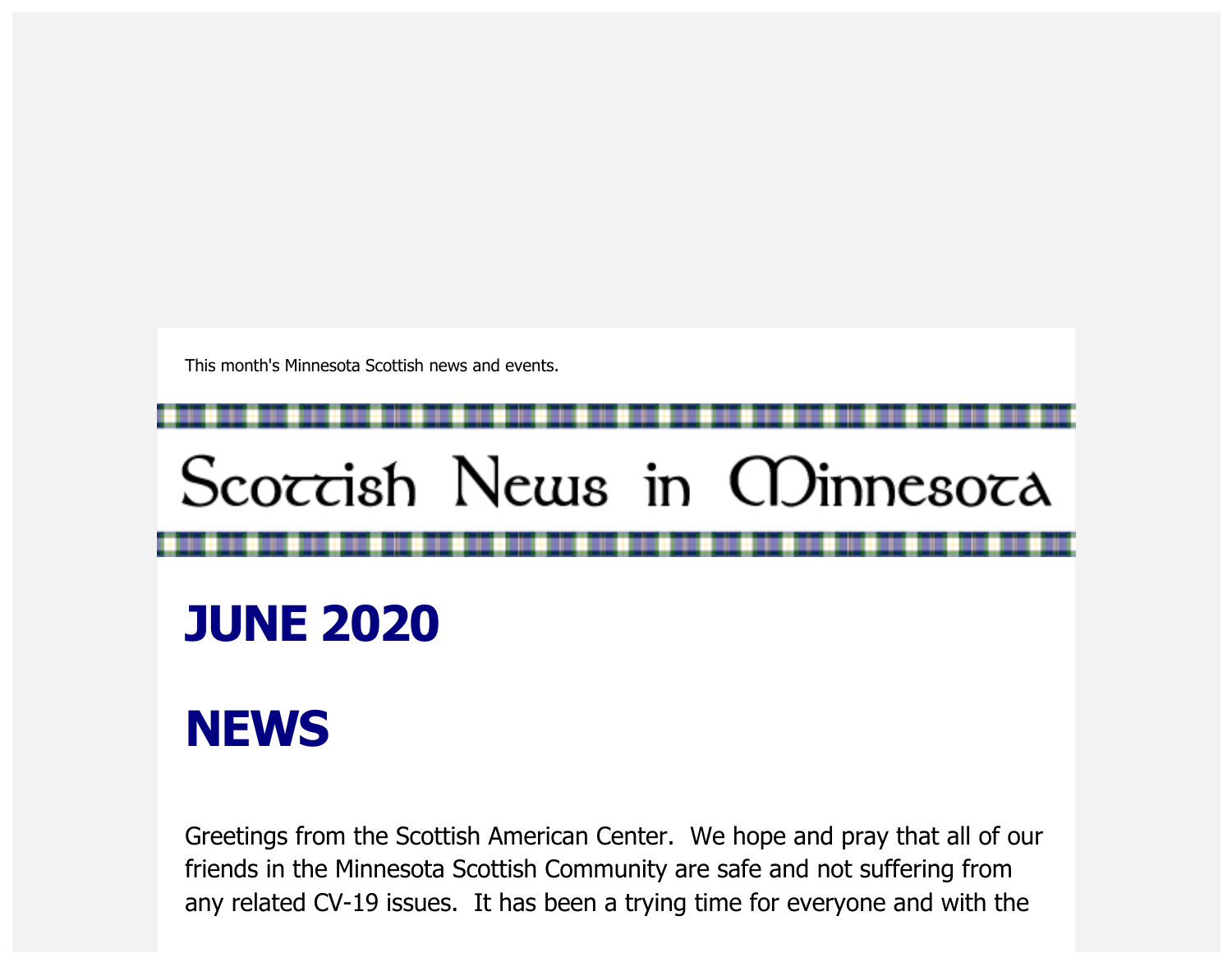entire year of Scottish related games and fairs being cancelled or postponed it has affected a lot of our own who have small businesses. We have decided that this issue of the SNIM will be dedicated to those vendors and businesses that have been a part of our Scottish Community. Before we list our Scottish and Celtic merchants supporting our community, please take a moment in honor of George Floyd and the grieving of his family, friends and our country to reflect upon a portion of Robert Burns' poem:

#### ["A Man's a Man for All That"](https://scottishamericancentermn.us10.list-manage.com/track/click?u=2fe4099001736ac4b948473e4&id=a36cde5c60&e=6b0ba04b53)

\* \* \*

A prince can make a belted knight, A marquis, duke, and all that! But an honest man is above his might - Good faith, he must not fault that For all that, and all that, Their dignities, and all that, The pith of sense and pride of worth Are higher rank than all that.

Then let us pray that come it may (As come it will for a' that) That Sense and Worth over all the earth Shall take the prize and all that! For all that, and all that, It is coming yet for all that, That man to man the world over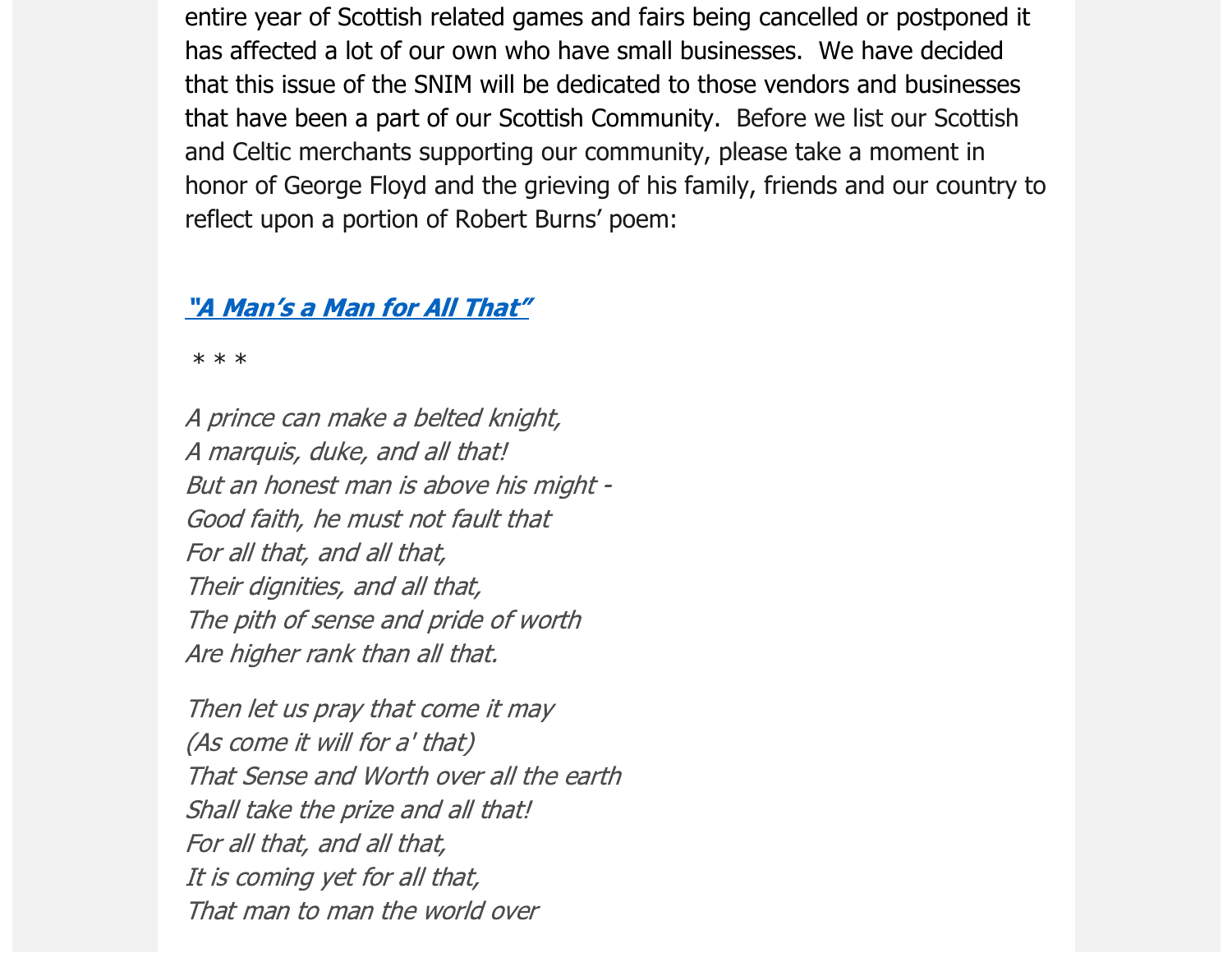Shall brothers be for all that.

As we are able to move about more and open up, we ask you all to consider patronizing these local businesses to give them a boost! Any support would be appreciated and could mean the difference for their future. Please see the listing below.

 $\sim$  The SAC Board

**3 Celts & Company:** Your connection to great Celtic gifts and merchandise. Since 2001, Johnny and his family have continued to provide original and custom designed products. 3Celts is pleased to present to you their vision and dedication — their passion for things Celtic - handmade original designs that will inspire your own search for that enduring Celtic legacy.

[www.3celts.com](https://www.3celts.com/) 651-257-6790 [info@3celts.com](mailto:info@3celts.com)

**The Celtic Croft:** The Celtic Croft has been in business, family owned and operated, since 1995. They specialize in custom-made kilts and tartan products, clan crest products, and all the accessories you need to compliment your kilt or kilted skirt. Come see us at our store (by appointment during COVID), located in Brooklyn Park, Minnesota. The Celtic Croft sells bagpipes, kilts, accessories, Scottish and Irish clothing, gifts, and more.

[www.kilts-n-stuff.com](https://www.kilts-n-stuff.com/)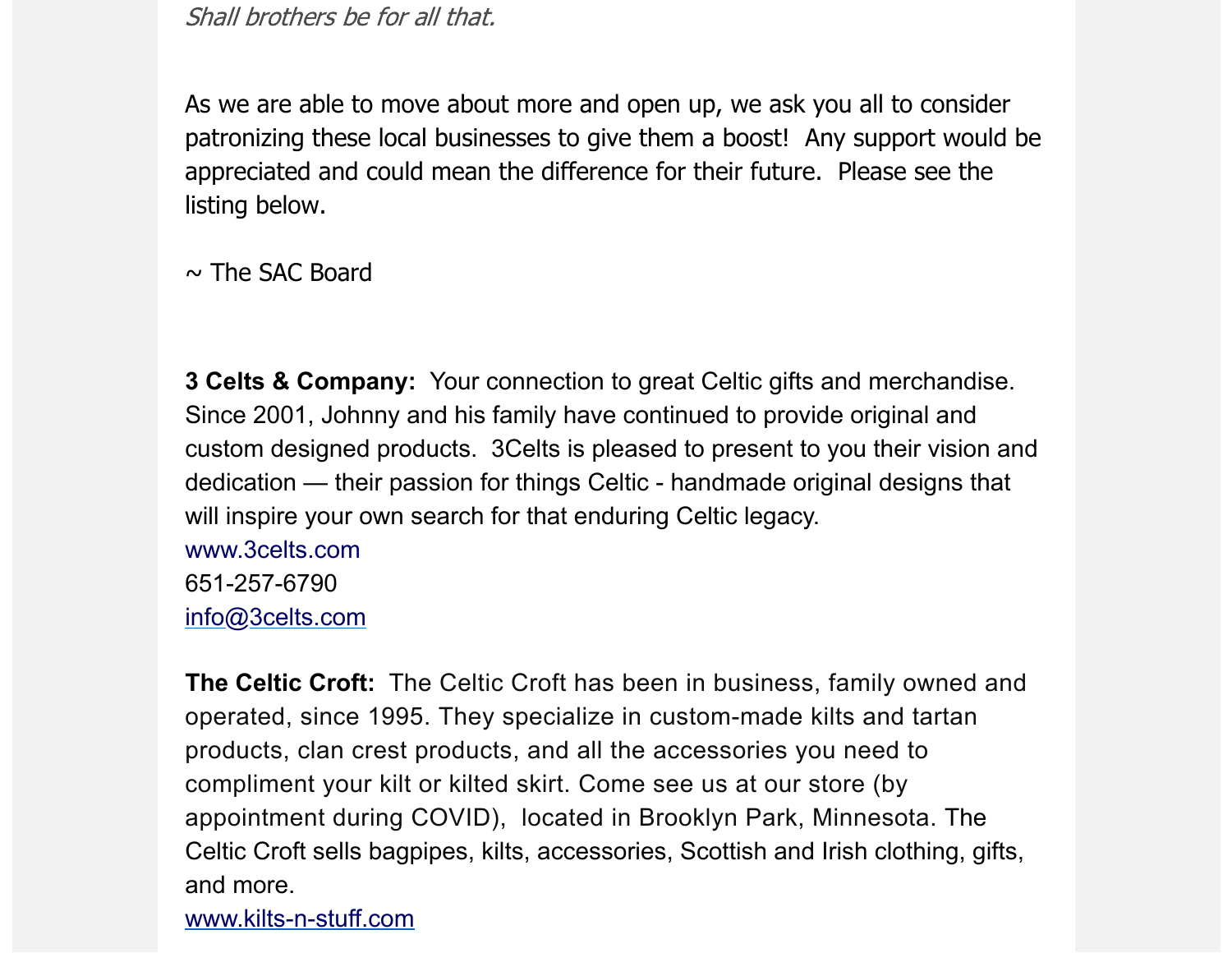**763-569-4373 [sales@thecelticcroft.com](mailto:sales@thecelticcroft.com)**

**Celtique Creations:** Celtique Creations is a small, family run business based in White Bear Lake, MN. Celtique's focus is to provide you with the highest quality Celtic embroidery possible. Special orders are always welcome. Because we welcome a challenge, our motto is "If we can 'hoop' it, we can embroider it." Sometimes the 'hoop' doesn't stop us either! [https://www.celtiquecreations.com/](https://scottishamericancentermn.us10.list-manage.com/track/click?u=2fe4099001736ac4b948473e4&id=ddcf3a7554&e=6b0ba04b53) 651-249-8847 [celtiquecreations@gmail.com](mailto:celtiquecreations@gmail.com)

**Harpstone Jewelry:** Started in 1973 as a family owned business and continues to be one to this day. Through hard work, a lot of creativity, pounding the pavement from east to west coast (including MN's Scottish Fair), and trust that good quality and fair pricing will create the best reputation any company can ask for, we've grown this business to support three families. We remain true to our roots (but we have a few more designs than we started with).

[https://harpstone.com/](https://scottishamericancentermn.us10.list-manage.com/track/click?u=2fe4099001736ac4b948473e4&id=f9ad281cd0&e=6b0ba04b53)

**Highland Kilt Company:** Based in Merrill, WI, selling fine kilts and Celtic wear for over a decade, we spend 11 months of the year on the road meeting as many of you as we can (including MN's Scottish Fair), face to face, at some of the best cultural events in the country**.**

[https://highlandkilt.com/](https://scottishamericancentermn.us10.list-manage.com/track/click?u=2fe4099001736ac4b948473e4&id=60d1578e2b&e=6b0ba04b53)

info@ HighlandKilt.com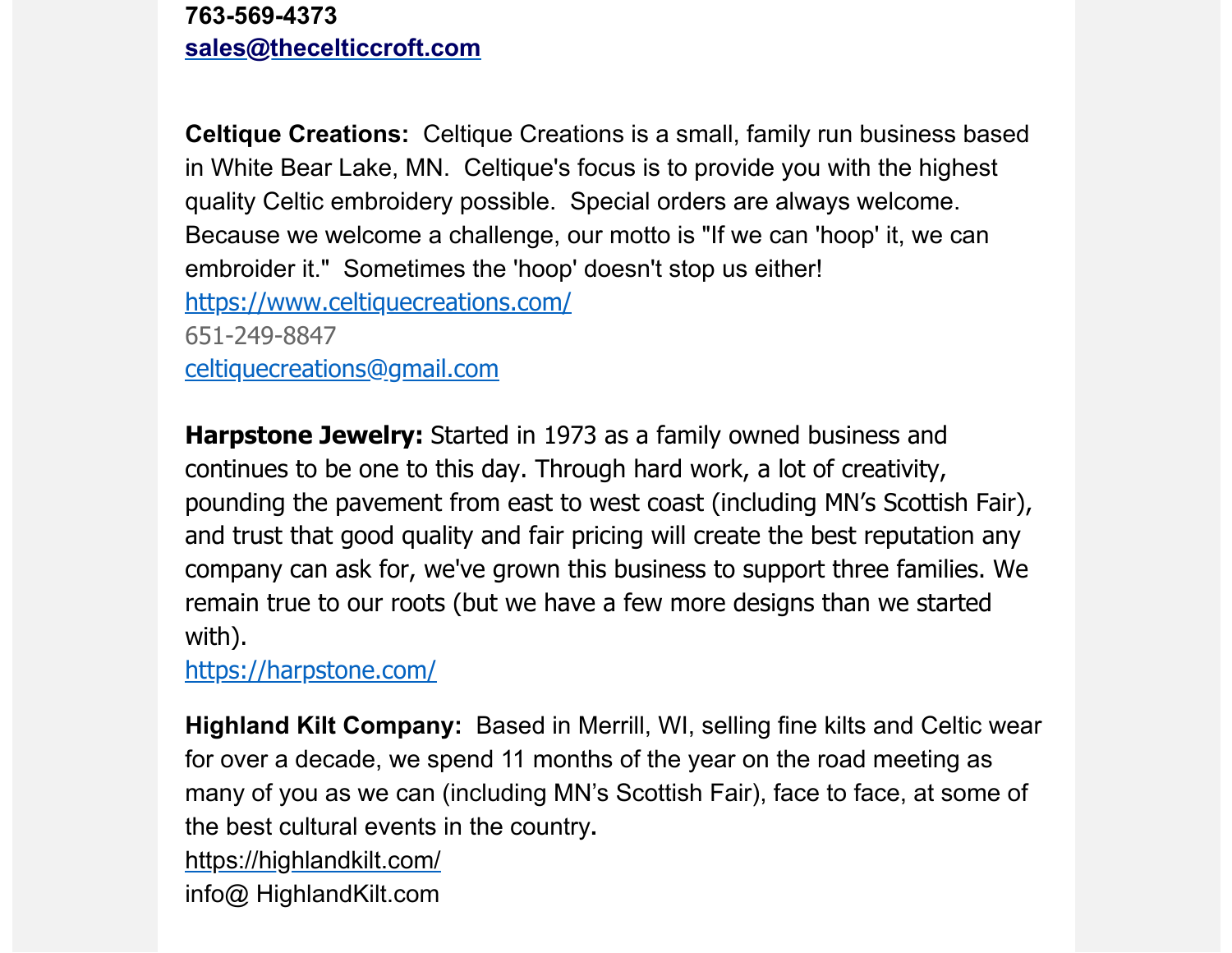**Infamous Welsh Cookie Co:** Started as a retirement project by my father, David Browne, and originally known as The inFAMOUS Welsh Cookie Co., we have grown and divided into a few branches over the years. We currently attend over 40 Celtic Festivals annually across the Eastern half of the US, bringing Welsh Cakes and various other goodies with us (including many years at MN's Scottish Fair).

[https://infamouswelshcookies.com/](https://scottishamericancentermn.us10.list-manage.com/track/click?u=2fe4099001736ac4b948473e4&id=db13f787fb&e=6b0ba04b53)  Alma, MI 48801 (989) 763-1312

**Nagle Forge & Foundry:** A small family operated casting company that specializes in crafting historically inspired and limited edition jewelry and clothing fasteners from the finest lead free pewter, bronze, sterling silver, or 14k gold. All of our work is handcrafted in the United States. We have sold for many years at MN's Scottish Fair.

[http://www.nagleforge.com/about.shtml](https://scottishamericancentermn.us10.list-manage.com/track/click?u=2fe4099001736ac4b948473e4&id=7767bdc324&e=6b0ba04b53)

415-897-1732 [contact@nagleforge.com](mailto:contact@nagleforge.com)

**Rampant Lion:** Rampant Lion is a family owned business since 1986. You can find us at many major Irish, Scottish and Celtic festivals in the Midwest (including MN's Scottish Fair) and also in Florida. We feature a wide variety of gift items**.**

[https://rampantlion.com/index.html](https://scottishamericancentermn.us10.list-manage.com/track/click?u=2fe4099001736ac4b948473e4&id=db67953b72&e=6b0ba04b53) [info@rampantlion.com](mailto:info@rampantlion.com)

**Thistle Do Nicely:** Well, It's all about Scotland! Our little traveling shop, popping up at various Scottish events, games and festivals throughout the US. (A 2020 MN Scottish Fair vendor)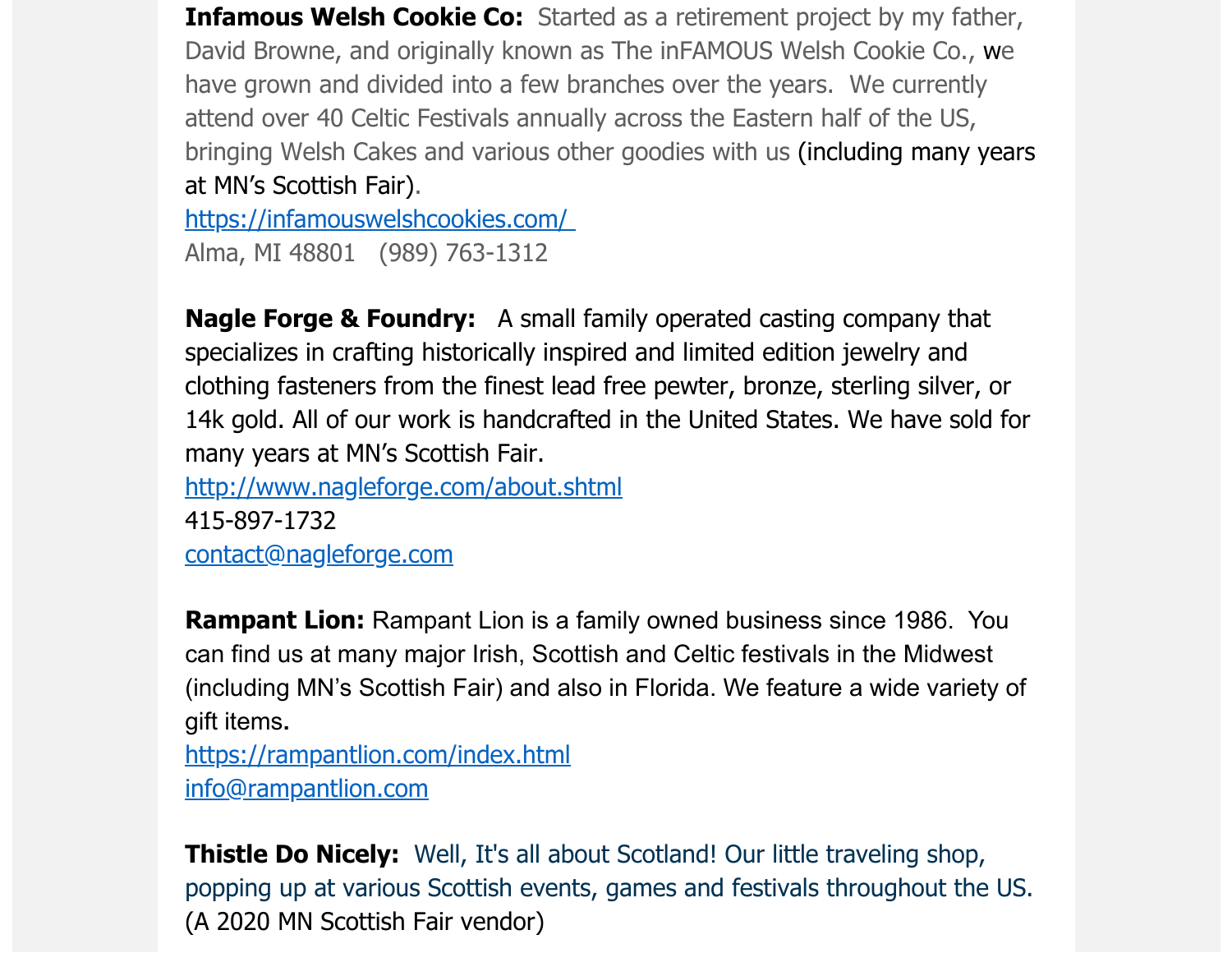[https://www.thistledonicelyshop.com/](https://scottishamericancentermn.us10.list-manage.com/track/click?u=2fe4099001736ac4b948473e4&id=798652a0ba&e=6b0ba04b53) Phone: 618/509-1287 or 618/698-9661 Belleville, IL 62221

**Potter's Pasties & Pies:** Being a native Minnesotinite who has spent a significant amount of time in the vast lakes and forests of our state, I have always wanted a warm bite that wouldn't go soggy, leak, break, or lose it's appeal in whatever activity I was engaged in. After perfecting the balance of durability and flakiness, you will no longer need the 'jaws of life' to enjoy a traditional English pasty. Instead, you just need jaws. Voted 8 times the Best Food Truck in the Twin Cities. Pick up and take out is available on TH, FR and SATs from 11 am to 7pm (order ahead of time) Underground Pasty Shop 612.819.3107 Baked fresh to order.

[https://potterspasties.com/](https://scottishamericancentermn.us10.list-manage.com/track/click?u=2fe4099001736ac4b948473e4&id=561f8091ec&e=6b0ba04b53)

**St. Croix Weaving:** St. Croix Weaving is a home-based business in Hudson, WI. They have over 20 years of experience in weaving any tartan in silk, tencel and cotton.

[stcroixweaving.com](https://scottishamericancentermn.us10.list-manage.com/track/click?u=2fe4099001736ac4b948473e4&id=32db02576c&e=6b0ba04b53)

404 Red Brick Road, Hudson, WI 54016 715-381-5224

[weaver@stcroixweaving.com](mailto:weaver@stcroixweaving.com)

**StillwaterKilts.com:** Provide a positive and affordable experience for the firsttime kilt buyer, and to supply unique, reasonably-priced accessories that any kilt-wearer will appreciate.

[www.StillwaterKilts.com](https://scottishamericancentermn.us10.list-manage.com/track/click?u=2fe4099001736ac4b948473e4&id=42cd3a444a&e=6b0ba04b53)

Local sales by appointment only at: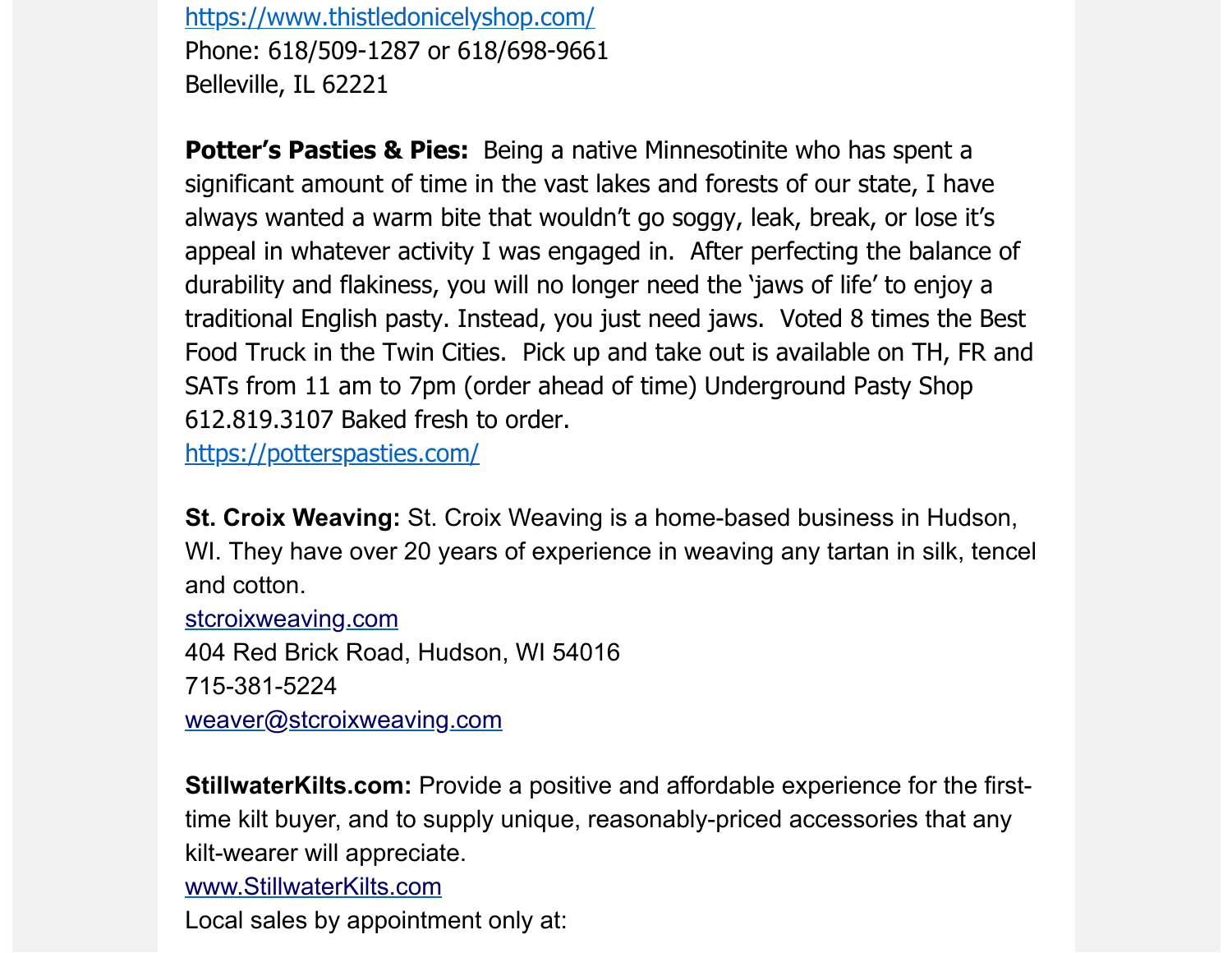7500 16th Avenue South Richfield, MN 55423 612-859-5764 [sales@stillwaterkilts.com](mailto:sales@stillwaterkilts.com)

### **MINNESOTA SCOTTISH AUTHORS and MUSICIANS**

**Laura MacKenzie/Traditional Wind-Powered Music**: Laura MacKenzie has been tidying the "shop", busy making her various recordings available for digital download right from her website, at: [https://www.lauramackenzie.com/shop](https://scottishamericancentermn.us10.list-manage.com/track/click?u=2fe4099001736ac4b948473e4&id=06da47bf42&e=6b0ba04b53) Remember, it is always good (best) to order directly from the artists!

For the summer and fall, and as long as needs be, Laura MacKenzie's solo programs will be available in virtual formats. [https://www.lauramackenzie.com/community-program](https://scottishamericancentermn.us10.list-manage.com/track/click?u=2fe4099001736ac4b948473e4&id=82d0f80b58&e=6b0ba04b53) Contact: [laura@lauramackenzie.com](mailto:laura@lauramackenzie.com) Hoping to see you soon, either online or in-person!

**Audrey McClellan** – Scottish Novel author

[www.scottishislandnovels.com](https://scottishamericancentermn.us10.list-manage.com/track/click?u=2fe4099001736ac4b948473e4&id=d9c46ff937&e=6b0ba04b53)

**Bill Watkins** – Author, Storyteller, Poet, Musician, Historian, Folklorist [www.keltcom.com](https://scottishamericancentermn.us10.list-manage.com/track/click?u=2fe4099001736ac4b948473e4&id=2ac497900e&e=6b0ba04b53) -- Bill's own website

**Jack and Barbara Maloney** - Author and Illustrator [www.theweemadroad.com](https://scottishamericancentermn.us10.list-manage.com/track/click?u=2fe4099001736ac4b948473e4&id=0813d3d865&e=6b0ba04b53)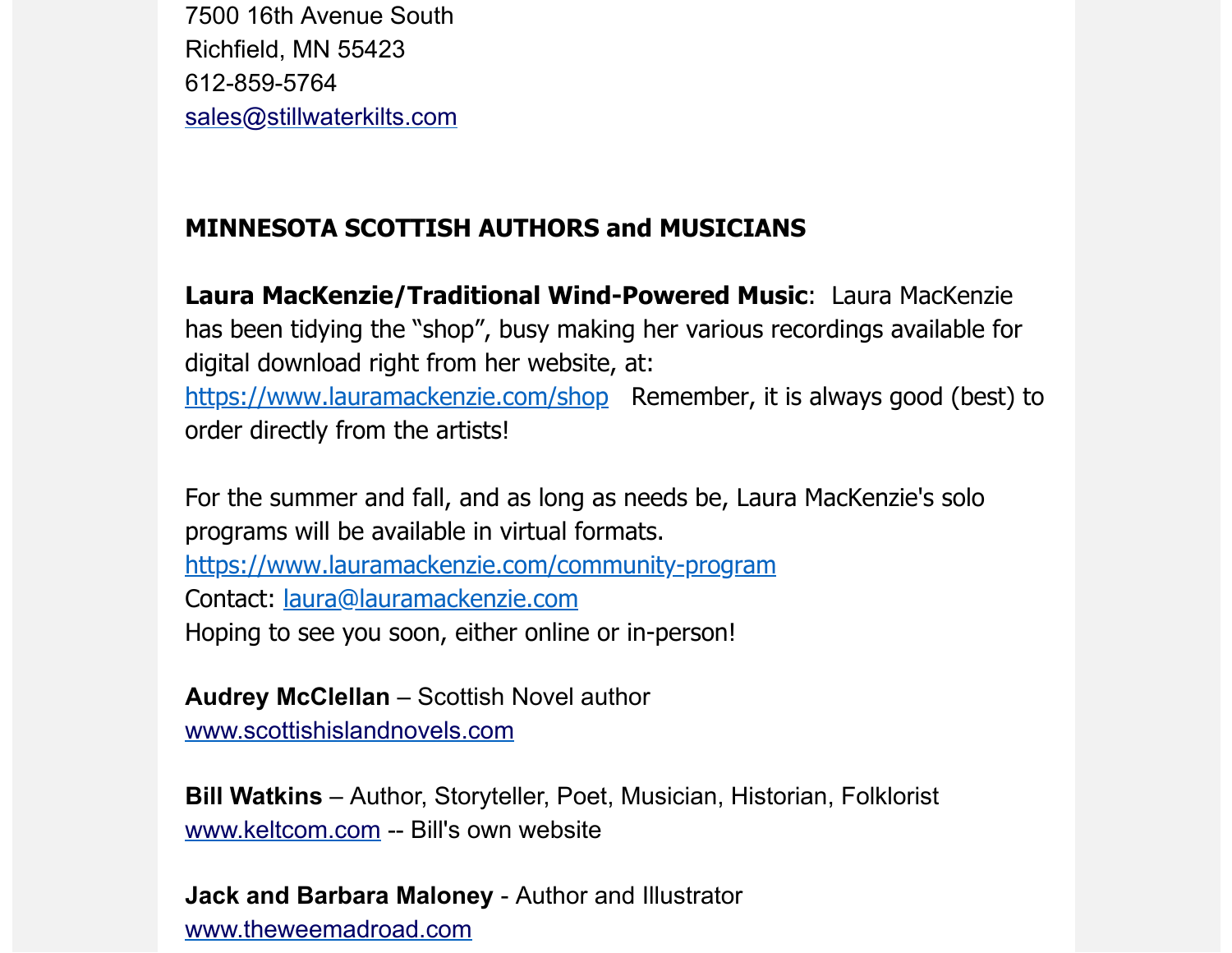#### **MISC MINNESOTA BUSINESSES**

**Jennifer A. Barnett** Minnesota's Scottish Realtor. A member of the Batson Real Estate Team, serving the Lake Minnetonka area, Jennifer is very active within many of the Twin Cities Scottish groups and staunch volunteer over many years at the MN Scottish Fair.

612-644-8969 Keller Williams Premier Realty

[www.BatesonRealEstateTeam.com](https://scottishamericancentermn.us10.list-manage.com/track/click?u=2fe4099001736ac4b948473e4&id=e0a504a88c&e=6b0ba04b53)

**Merlin's Rest** A gathering place for many of our local dance groups, pipe bands, and fans of Celtic music for many years. This is a pub where an order of fish and chips and Guinness while waiting for friends can transport you to a wee bit of Britain. Your British Isles home in Minneapolis–voted Best Neighborhood Bar by readers of the City Pages for several years. Drop by and visit our own Bill Watkins and everyone's Minister of Culture.  $; \hat{ } \rangle$ Patio seating available  $-$  call for appointment

[https://merlinsrest.com/](https://scottishamericancentermn.us10.list-manage.com/track/click?u=2fe4099001736ac4b948473e4&id=738a30ac59&e=6b0ba04b53)

3601 E Lake St Minneapolis, MN 55406 (612) 216-2419

Please verify details before attending events.